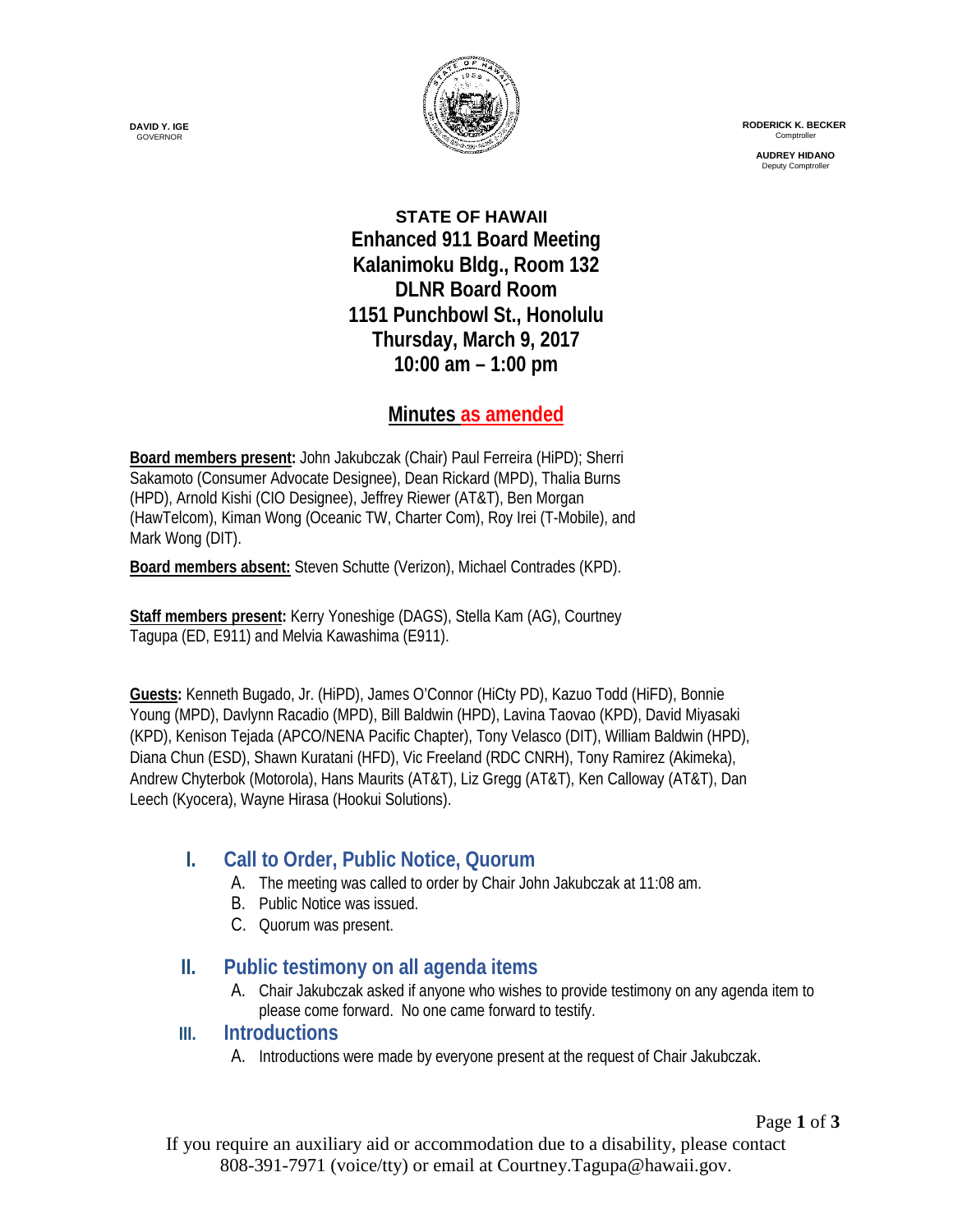### **IV. Review and Approval of Last Month's Meeting Minutes**

A. Chair Jakubczak called for approval of the February 9, 2017 Board Meeting minutes. Board member Thalia Burns so moved; Board member Paul Ferreira seconded; motion carried unanimously.

# **V. Committee Updates by Committee Chairs**

- A. Communications Committee Steven Schutte
	- i. 911 Goes to Wash., D.C. Nothing further to report.
	- ii. 2017 Legislative Investigative Committee update Paul Ferreira Nothing further to report.
- B. Technical Committee Thalia Burns
	- i. Educational Investigative Committee update Jeffrey Riewer, nothing further.
- C. Finance Committee Kiman Wong
	- i. Nothing further to report for Monthly Cash Flow & Budget Financial review.

## **VI. PSAP Status Updates**

- A. Kauai Lavinia Taovao, nothing further.
- B. Oahu HPD Thalia Burns, nothing further.
- C. Oahu HFD Shawn Kuratani, nothing further.
- D. Molokai Dean Rickard, nothing further.
- E. Maui John Jakubczak reported that their consultant, Gardner, will present their assessment on March 21st.
- F. Hawaii Paul Ferreira, nothing further.

## **VII. Executive Director's Report**

A. The ED discussed the Board's 5 Year Strategic Planning: that spreadsheets will be distributed

before April Board Meeting and he will be visiting neighbor island PSAPS with plans,

specifically the (1) Maui delay of CAD upgrades, and (2) possible omissions in Kauai and

Hawaii County Strategic Plans

## **VIII. Items for Discussion, Consideration and Action**

- A. 911 Timeline updates are needed by Executive Director Tagupa.
- B. Request for Approval is deferred until June Budget meeting:
	- i. Board member (1): APCO Conference, August 13-16, 2017, Denver, CO.-\$3,000.
	- ii. KPD (4): S
- C. ED Tagupa requested approval for the Board to support CTIA's small cell technology legislation: HB 625 and SB1201, as presented and discussed. Comments were as followed:
	- i. Board member Mark Wong supported the CTIA legislation's intent of expanding broadband capability but the legislation removes county abstaining on 28 cubic feet installation on eight feet high utility poles; HECO has been exempted from this legislation. Other concerns were (1) lack of load calculations for a safety reference; (2) need for reasonable language on perhaps 15 cubic feet; (3) provisions for carriers proprietary provisions are weak; (4) a complex issue for the E911 board due to both government and service carriers are represented so choices are endorse, reject, or stay neutral.

Page **2** of **3**

If you require an auxiliary aid or accommodation due to a disability, please contact 808-391-7971 (voice/tty) or email at Courtney.Tagupa@hawaii.gov.